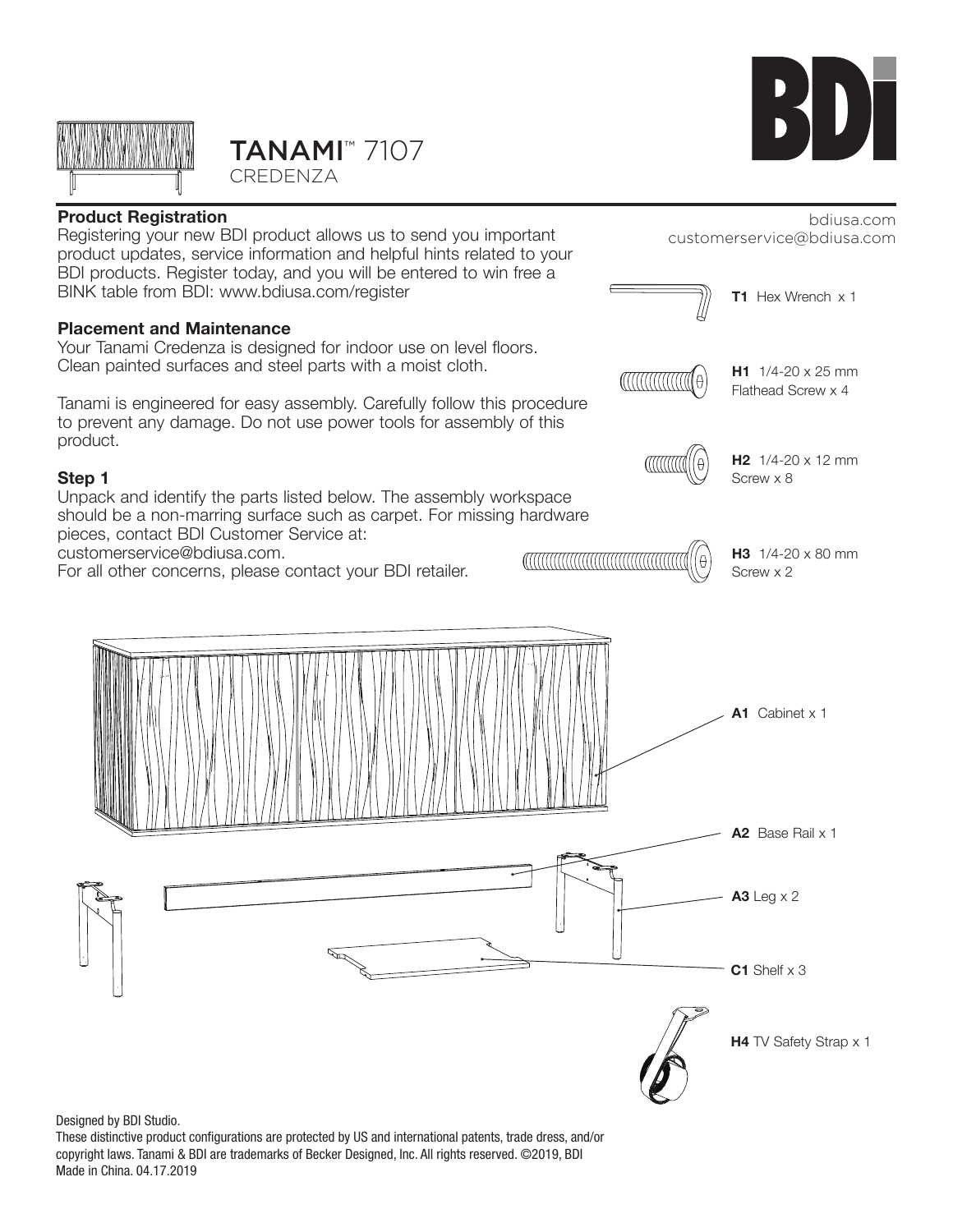#### **Step 2 - Assemble the base**

Attach the **2 Legs A3** to **Base Rail A2** with **4 Flathead Screws H1** using **Hex wrench T1.** Make sure the countersunk holes on the **legs** are positioned on the outside.



#### **Step 3 Attach the base**

With help from another person, carefully position the cabinet on its back. Attach the **base** using **8 screws H2**  going through the plates and **2 screws H3** going through the **base rail** and into the threaded holes on the bottom of the cabinet.



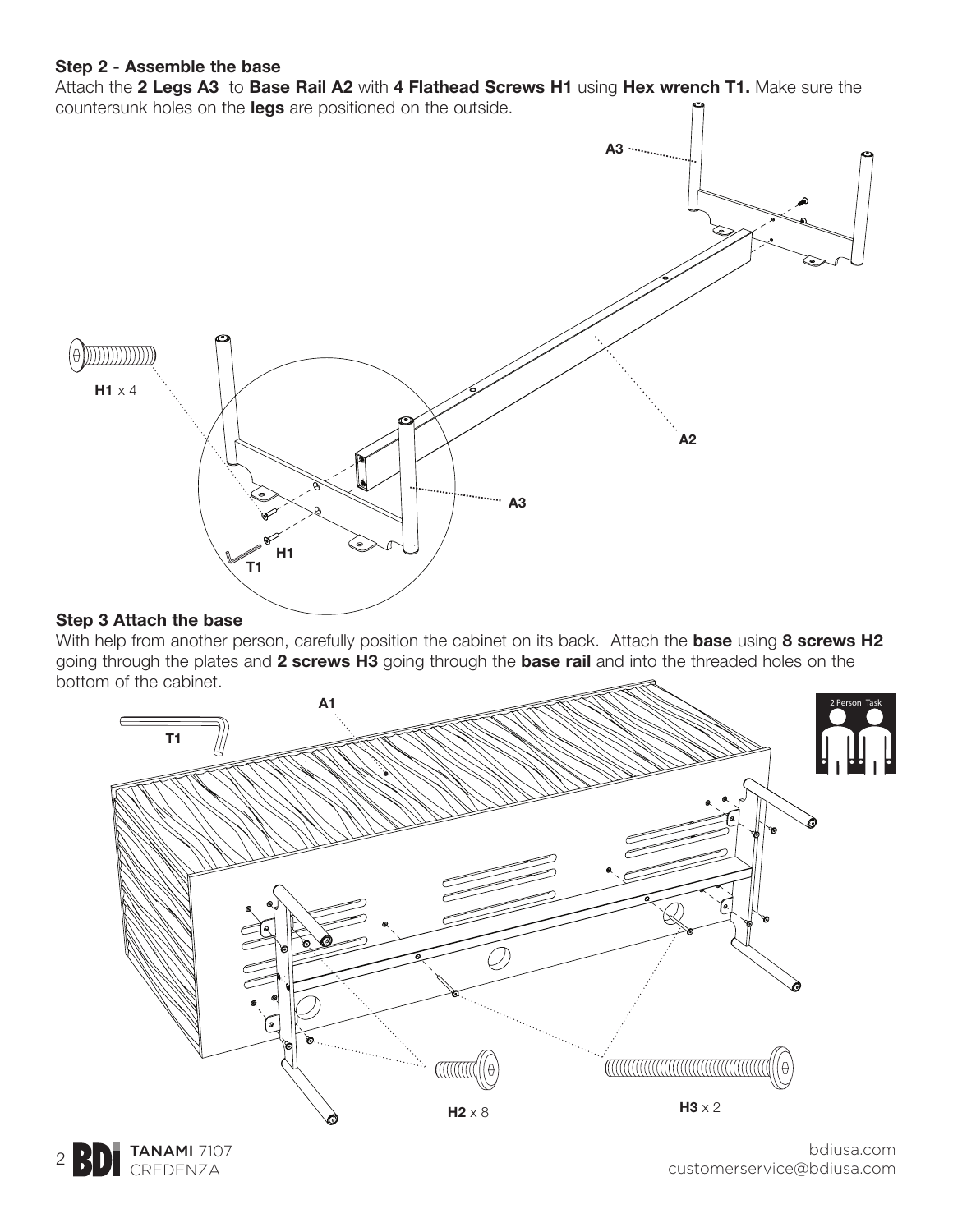## **Step 4 Stand Up / Adjust shelves**

With help from another person, carefully position the cabinet onto its base. Check to make sure the cabinet is level and that all legs are touching the ground. The upper shelves in your Tanami Credenza are adjustable. Shelf pins may be unscrewed and moved up or down.

## **STEP 5 - Level your unit**

Levelers are integrated into each leg assembly and are accessed at the bottom of each cabinet leg. If your floor is uneven, you may extend one or more levelers to attain a level, stable cabinet placement. Turning the leveler clockwise will extend the leveler; turning it counter-clockwise will retract it.



#### **Step 6 Attach the TV Safety Strap**

If you intend to place a TV on your Tanami Credenza, it is **strongly recommended** that you use the TV Safety Strap. Find the **TV Safety Strap H4** behind the middle door towards the top of the back. Unravel the bundle and push the straps through the hole so that they hang out the back of the unit. Follow the directions on the hang tag to attach the 2 free ends of the strap to your TV.



2 Person Task